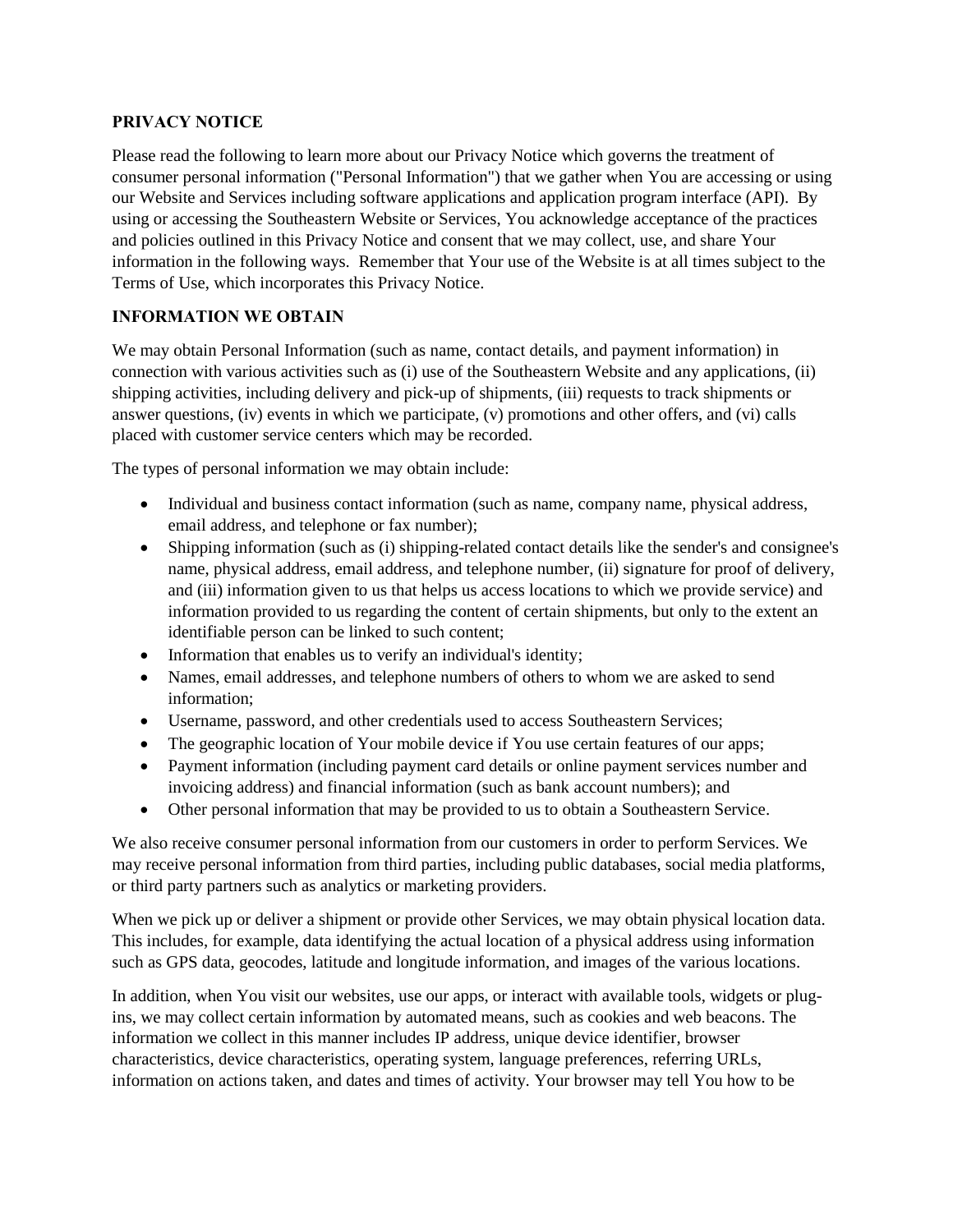notified when You receive certain types of cookies or how to restrict or disable certain types of cookies. Please note, however, that without cookies You may not be able to use all the features of our Website.

As noted in the Terms of Use, we do not knowingly collect or solicit personal information from anyone under the age of 13. If You are under 13, please do not attempt to register for Services or send any personal information about Yourself to us. If we learn that we have collected personal information from a child under age 13, we will delete that information as quickly as possible.

## **HOW WE USE THE INFORMATION WE OBTAIN**

We may use the information we obtain to:

- Pick up, deliver, and track shipments;
- Provide products and Services You request;
- Process and collect payments;
- Provide customer support and respond to and communicate with You about Your requests, questions, and comments;
- Send You tracking updates and help You select convenient delivery options;
- Process claims we receive in connection with our Services:
- Operate, evaluate, and improve our business (including developing new Services; managing our communications; determining the effectiveness of our sales, marketing, and advertising; analyzing and enhancing our Services, Website, and tools; ensuring the security of our networks and information systems; performing accounting, auditing, invoicing, reconciliation, and collection activities; and improving and maintaining the quality of our customer services);
- Protect against, identify, and prevent fraud and other prohibited or illegal activity, claims, and other liabilities;
- Comply with applicable legal requirements and our policies;
- Establish, exercise, and defend legal claims; and
- Monitor and report compliance issues.

In addition, we may use information collected online through cookies, web beacons and other automated means for purposes such as (i) customizing our users' visits to our websites and apps, (ii) delivering content tailored to our users' interests and the manner in which our users browse our websites and apps, and (iii) managing our business.

## **INFORMATION WE SHARE**

We do not sell or otherwise share personal information about You, except as described in this Privacy Notice. To perform our pick-up and delivery Services, we share shipping information with third parties such as shippers, consignees, third party payers, and recipients. We also share Personal Information with third parties who perform Services on our behalf based on our instructions. These third parties are not authorized by us to use or disclose the information except as necessary to perform Services on our behalf or comply with legal requirements.